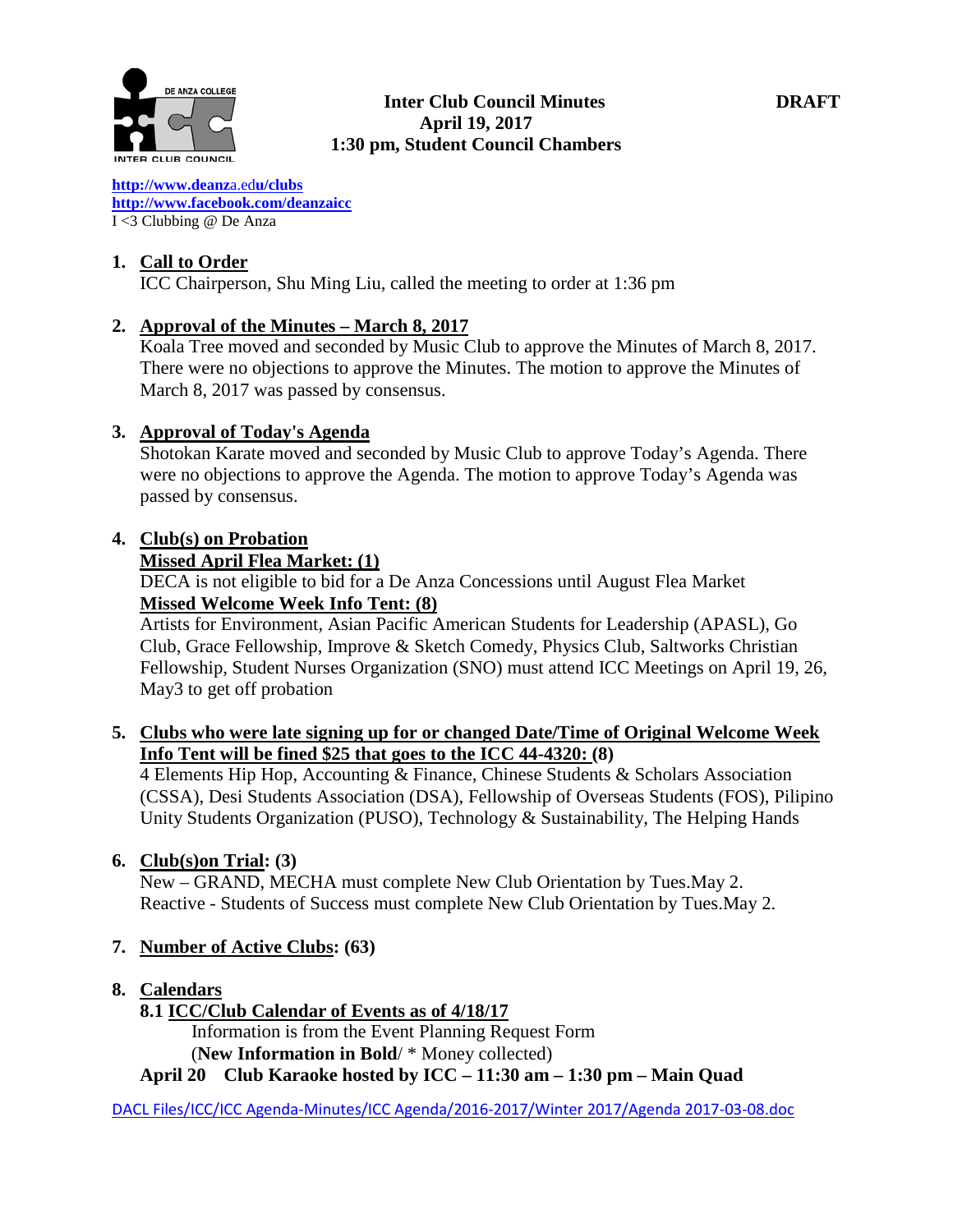#### **April 27 Club Day – 11:00 am – 1:00 pm – Main Quad**

#### **May 11 Club Day alternative day in case of rain - 11:00 am – 1:00 pm – Main Quad 8.2 DASB Calendar of Events as of 4/18/17**

Information is from the Event Planning Request Form (**New Information in Bold**/ \* Money collected)

#### **9. ICC/Club Account Balance Status as of 4/18/17 (New Information in Bold)**

| <b>Club/ICC Allocation Account</b>     | $(H41-54730)$    | \$3,824.66  |
|----------------------------------------|------------------|-------------|
| <b>ICC Allocation-New Club Account</b> | $(H41-54720)$    | 600.00      |
| <b>ICC Events Award Account</b>        | $(\#41 - 54600)$ | \$4,550.00  |
| <b>ICC Inactive Hold</b>               | $(H44-4300)$     | \$9,514.32  |
| <b>ICC Scholarship Account</b>         | $(H44-4310)$     | \$15,620.66 |
| ICC.                                   | $(H44-4320)$     | \$2,601.19  |

# **10. Club Constitution(s) Updated : (2)**

CSSA made changes to their officers' positions constitution that were reviewed by ICC Chairs at ICC Agenda Meeting on Feb. 6.

Psychology Club made changes to their officers' positions and Mutual Respect constitution that were reviewed by ICC Chairs at ICC Agenda Meeting on Feb. 6.

#### **11. Roll Call**

|                                                          |              |                         | <b>Probation</b> | Probation     |
|----------------------------------------------------------|--------------|-------------------------|------------------|---------------|
|                                                          | Present      | <b>Absent</b>           | Present          | <b>Absent</b> |
| 4 Elements Hip Hop Club                                  | x            |                         |                  |               |
| <b>Accounting &amp; Finance Club</b>                     | X            |                         |                  |               |
| <b>Anime Club</b>                                        | X            |                         |                  |               |
| Artificial Intelligence for Robotics (AIR)               |              | $\mathbf{x}$            |                  |               |
| <b>Artists for Enviroment</b>                            |              |                         |                  | X             |
| <b>APASL</b>                                             |              |                         |                  | X             |
| <b>Auto Technology</b>                                   | X            |                         |                  |               |
| <b>Badminton Club</b>                                    | X            |                         |                  |               |
| <b>Biology Club</b>                                      |              | X                       |                  |               |
| <b>Cheer and Dance Team</b>                              | $\mathbf{x}$ |                         |                  |               |
| <b>Chemistry Club</b>                                    | X            |                         |                  |               |
| <b>Chinese Student &amp; Scholars Association (CSSA)</b> | X            |                         |                  |               |
| Circle K                                                 |              | X                       |                  |               |
| <b>Clean Energy Club</b>                                 | X            |                         |                  |               |
| <b>Competitive Gamers Club</b>                           | X            |                         |                  |               |
| <b>DECA</b>                                              | X            |                         |                  |               |
| Deep Mind X                                              |              | $\overline{\mathbf{x}}$ |                  |               |
| <b>Desi Student Association (DSA)</b>                    | $\mathbf{x}$ |                         |                  |               |
| <b>Developers' Guild</b>                                 | X            |                         |                  |               |
| <b>Engineering Technology Club (ETC)</b>                 |              | $\overline{\mathbf{x}}$ |                  |               |
| eSports                                                  | X            |                         |                  |               |
| <b>Ethical International Career Planning</b>             | X            |                         |                  |               |
| <b>Explorers' Nest</b>                                   | X            |                         |                  |               |
| Fellowship of Overseas Students (FOS)                    | X            |                         |                  |               |
| <b>Filmmakers Union</b>                                  |              | X                       |                  |               |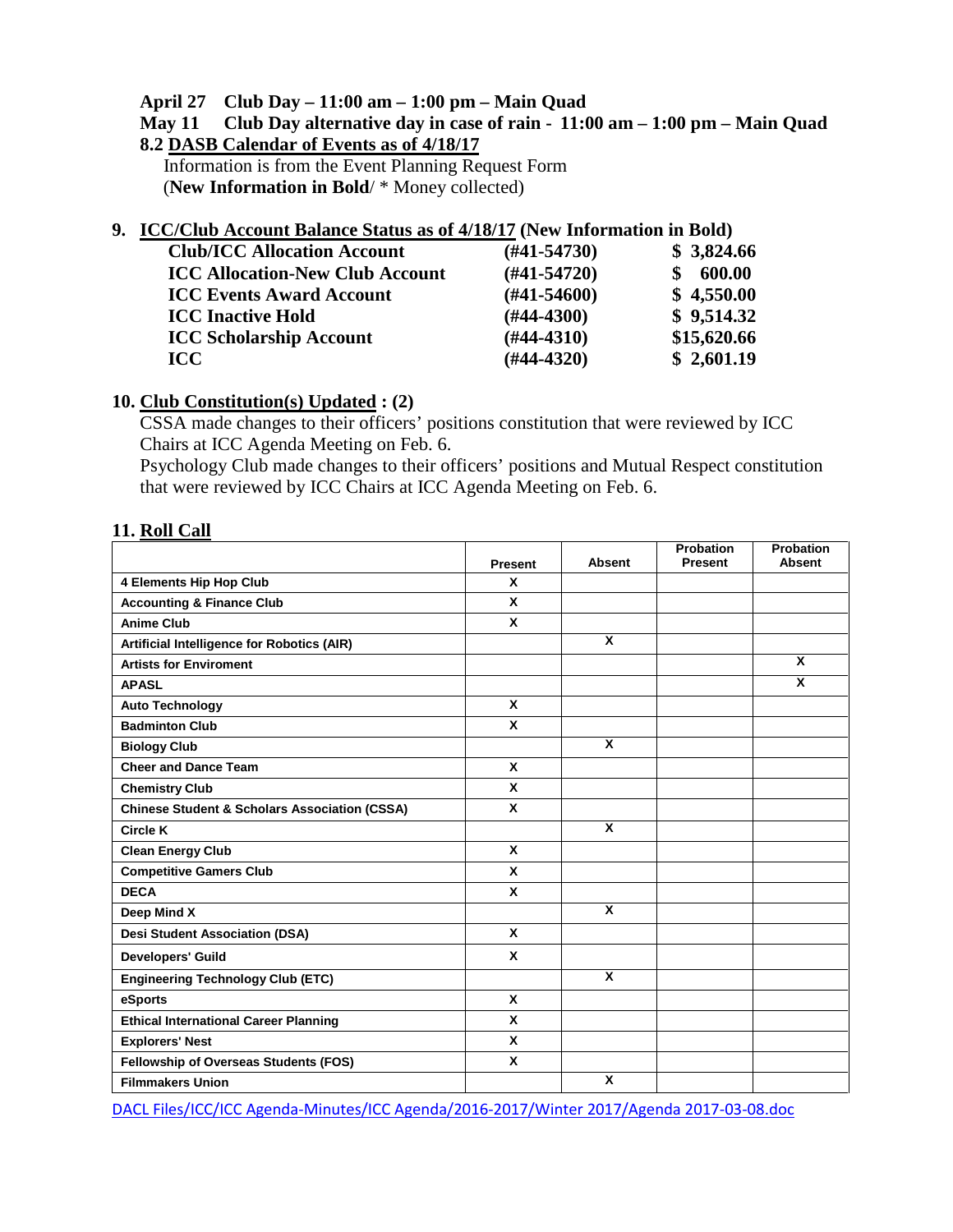| <b>Go Club</b>                                 |              |                         | Χ              |                         |
|------------------------------------------------|--------------|-------------------------|----------------|-------------------------|
| <b>Grace Fellowship</b>                        |              |                         | X              |                         |
| Hong Kong Student Association (HKSA)           | X            |                         |                |                         |
| <b>IDEA</b>                                    | X            |                         |                |                         |
| Improv & Sketch Comedy                         |              |                         | Χ              |                         |
| <b>International Student Volunteers (ISV)</b>  | X            |                         |                |                         |
| InterVarsity Christian Fellowship at De Anza   | X            |                         |                |                         |
| <b>Iranian Student Association (ISA)</b>       |              | X                       |                |                         |
| Japanese and American Association (JAA)        | X            |                         |                |                         |
| <b>K-Pop Dance Club</b>                        | X            |                         |                |                         |
| <b>Koala Tree</b>                              | X            |                         |                |                         |
| Korean Student Association (KSA)               | X            |                         |                |                         |
| Latina/o Empowerment at De Anza (¡LEAD!)       |              | X                       |                |                         |
| <b>Marketing Club</b>                          | X            |                         |                |                         |
| <b>Medical Outreach Association (MOA)</b>      |              | X                       |                |                         |
| <b>Music Club</b>                              | X            |                         |                |                         |
| <b>Muslim Student Association (MSA)</b>        |              | X                       |                |                         |
| <b>NAMI-DA</b>                                 | X            |                         |                |                         |
| <b>Outdoor Club</b>                            | X            |                         |                |                         |
| Permias Indonesian Student Organization (PISO) | X            |                         |                |                         |
| <b>Physics Club</b>                            |              |                         |                | X                       |
| <b>De Anza's Political Revolution</b>          | X            |                         |                |                         |
| Psychology                                     | X            |                         |                |                         |
| <b>PUSO</b>                                    | X            |                         |                |                         |
| <b>Saltworks Christian Fellowship</b>          |              |                         | X              |                         |
| <b>Second Journey</b>                          | X            |                         |                |                         |
| <b>Shotokan Karate</b>                         | X            |                         |                |                         |
| <b>Statistics Club (DASC)</b>                  | X            |                         |                |                         |
| <b>Student Nurses Organization (SNO)</b>       |              |                         | X              |                         |
| <b>T-Tennis</b>                                | X            |                         |                |                         |
| <b>Taiwanese Student Association (TSA)</b>     | X            |                         |                |                         |
| <b>Tech &amp; Business Association</b>         | X            |                         |                |                         |
| <b>Technology &amp; Sustainability</b>         | X            |                         |                |                         |
| The De Anza Network                            | X            |                         |                |                         |
| The Helping Hands                              | X            |                         |                |                         |
| <b>UNICEF De Anza</b>                          | $\mathbf{x}$ |                         |                |                         |
| <b>Vietnamese Student Association (VSA)</b>    |              | $\overline{\mathbf{x}}$ |                |                         |
| <b>Women Empowered</b>                         |              | $\overline{\mathbf{x}}$ |                |                         |
| <b>TOTAL</b>                                   | 43           | 12                      | $\overline{5}$ | $\overline{\mathbf{3}}$ |
| <b>Clubs on Trial</b>                          |              |                         |                |                         |
| <b>GRAND</b>                                   | X            |                         |                |                         |
| <b>MECHA</b>                                   | X            |                         |                |                         |
| <b>Students of Success</b>                     | X            |                         |                |                         |

**12. Business**

# **12.1 ICC Chair of Programs & Finance Election**

ICC Elections were held for ICC Chair of Programs & Finance positions. Each candidate was given 3 questions with 1 minute to answer each. Questions were taken from the clubs and the ICC Officers of the same position. A total of 44 (43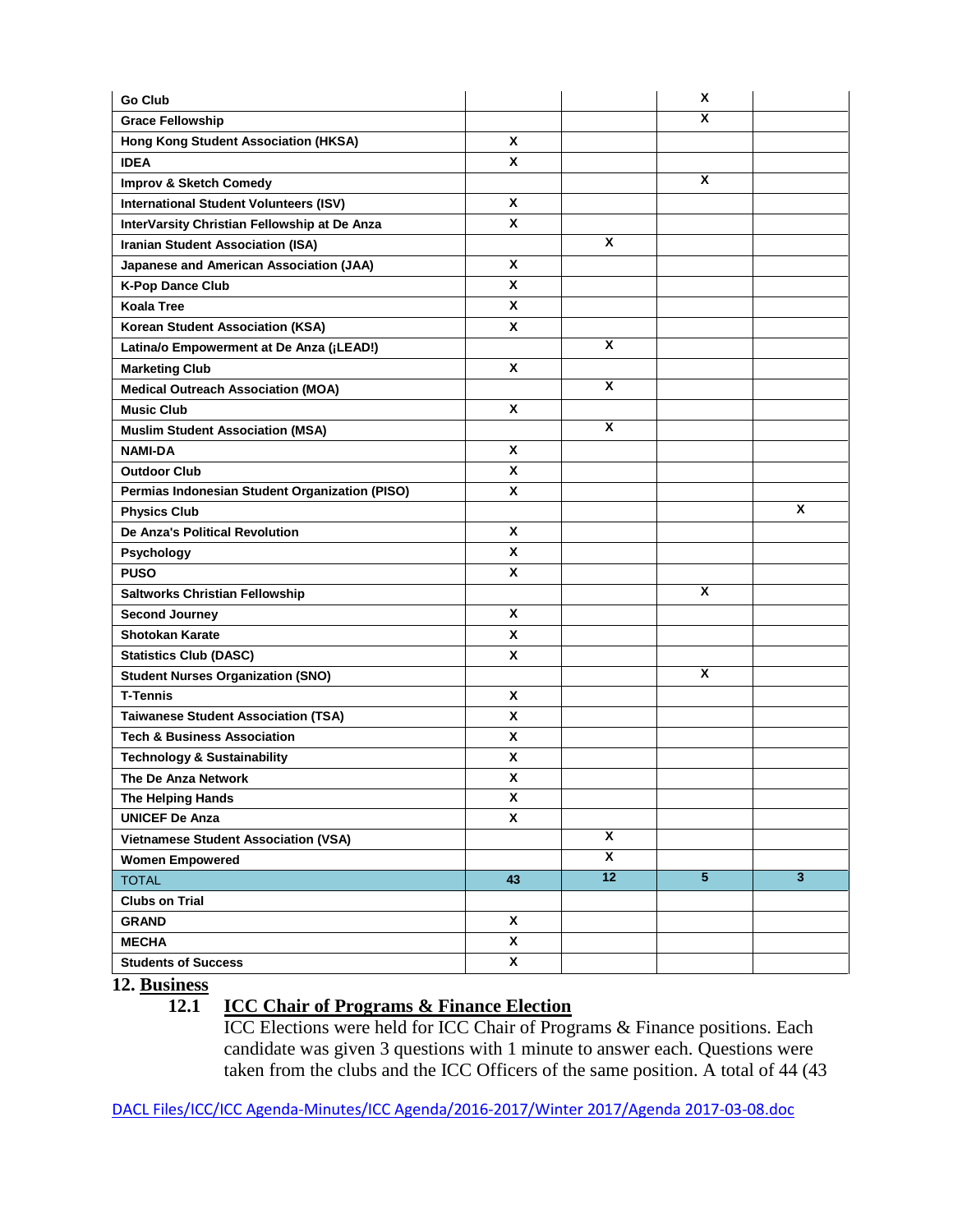Clubs 1 ICC Officer) clubs without probation and 1 ICC Officers were present and eligible to vote. 23 votes would be needed to win.

Voting result for ICC Chair of Programs **"**Kelly" Iok Kuan Hoi (7 votes) Roxane Leung (11 votes) Ying Li (2 votes) "Jack" Zijian Liu (2 votes) Jesus Pacheco (22 votes) Total:44 votes

Voting was held again between Roxane Leung and Jesus Pacheco since none of candidates got quorum plus one votes.

Roxane Leung (22 votes) Jesus Pacheco (21 votes) Total: 43 votes

Congratulations to Roxane Leung for being elected as the new ICC Chair of Programs for Spring 2017-Winter 2018.

Voting result for ICC Chair of Finance Kerry Laray Harris Jr. (30 votes) "Karen" Yi Hsuan Lee (12 votes) Total: 42 votes

Congratulations to Kerry Harris for being elected as the new ICC Chair of Finance for Spring 2017-Winter 2018.

#### **13. Reports**

ICC Advisor: La Donna Yumori-Kaku

- 1. Welcome and Welcome back to the ICC for Spring Quarter, 2017!
- I look forward to working with you! Please contact me through my office hours, email or by phone: If I am not in the ICC Office for my office hour, then come to the Office of College Life Office.
- 2. Spring Welcome Week Thank you clubs for your support. We helped 599 people.
- 3. Spring Quarter Club Meeting Room Requests Please submit a Meeting Room and Dining Room Info Table Request Form (Lavender Form) to reserve a room. The forms will be processed in the order received. Please don't assume that your club can use an empty classroom or Sunken Garden etc. Please allow 10 working days.
- 4. Club Events: PLEASE SEE ME before or when you turn in your Special Event Facility Request Form (Yellow Form) so I can review the form to avoid any delays with your request. It just takes a few minutes to review. I can also provide FREE parking permits for your speaker(s). Sign up for an appointment, call, or email me.
- 5. Club Meeting Flyer: Please create a Club Meeting flyer and give it to the College Life front desk or the ICC officers for posting in the Club glass display case.